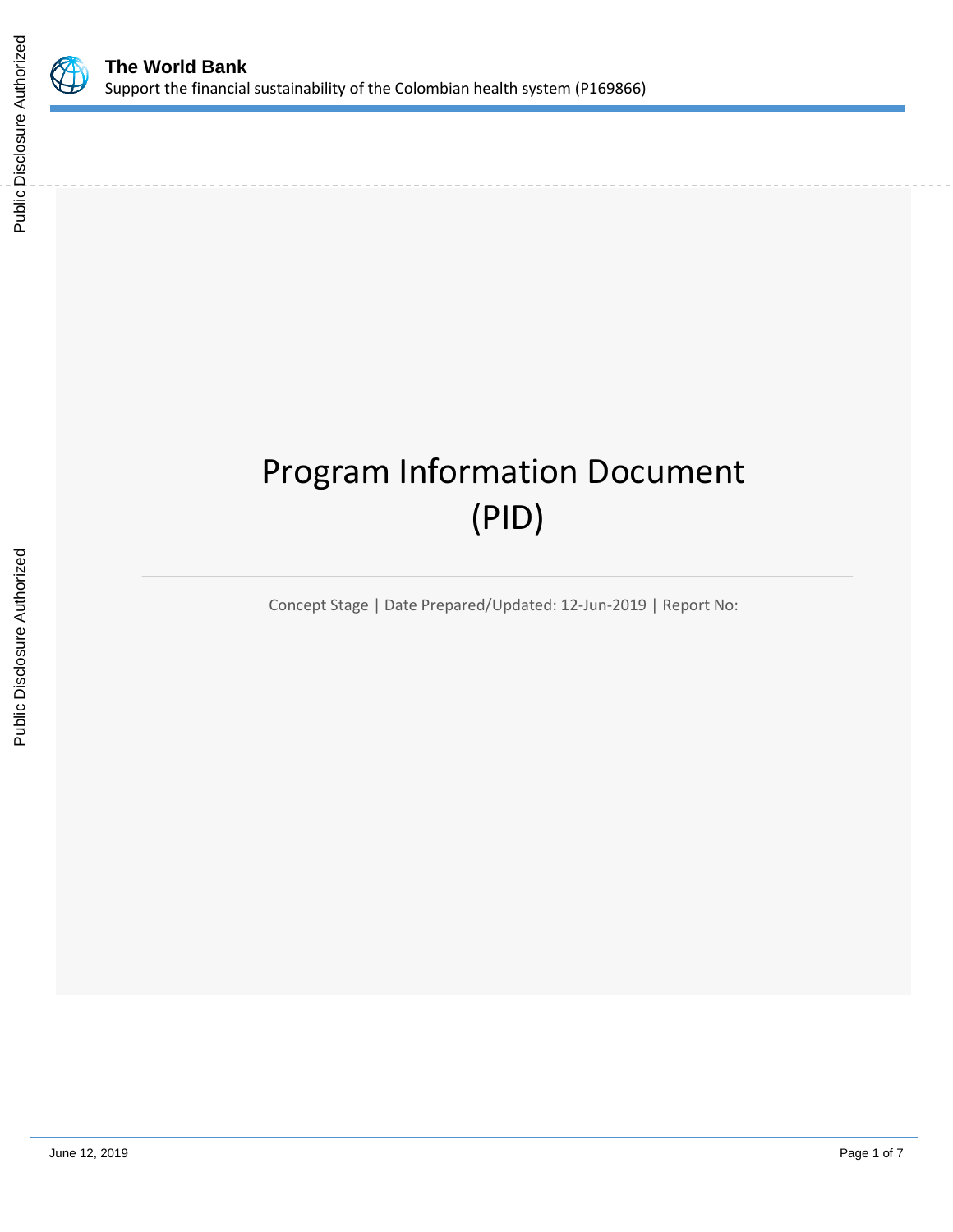

# **BASIC INFORMATION**

# **A. Basic Program Data**

| Country<br>Colombia                                             | Project ID<br>P169866                          | Parent Project ID (if any)                                                | Program Name<br>Support the financial<br>sustainability of the<br>Colombian health<br>system |
|-----------------------------------------------------------------|------------------------------------------------|---------------------------------------------------------------------------|----------------------------------------------------------------------------------------------|
| Region<br>LATIN AMERICA AND<br>CARIBBEAN                        | <b>Estimated Appraisal Date</b><br>15-Oct-2019 | <b>Estimated Board Date</b><br>26-Mar-2020                                | Does this operation<br>have an IPF<br>component?<br>N <sub>o</sub>                           |
| <b>Financing Instrument</b><br>Program-for-Results<br>Financing | Borrower(s)<br>Republic of Colombia            | <b>Implementing Agency</b><br>Ministry of Health and Social<br>Protection | Practice Area (Lead)<br>Health, Nutrition &<br>Population                                    |

**Proposed Program Development Objective(s)** 

To support the medium and long-term financial sustainability of the health sector through improvements in quality and efficiency in the delivery of healthcare services.

## **COST & FINANCING**

# **SUMMARY (USD Millions)**

| <b>Government program Cost</b> | 18,118.00 |
|--------------------------------|-----------|
| <b>Total Operation Cost</b>    | 200.00    |
| <b>Total Program Cost</b>      | 199.50    |
| <b>Other Cost</b>              | 0.50      |
| <b>Total Financing</b>         | 200.00    |
| <b>Financing Gap</b>           | 0.00      |

# **FINANCING (USD Millions)**

| <b>Total World Bank Group Financing</b> | 200.00 |
|-----------------------------------------|--------|
| World Bank Lending                      | 200.00 |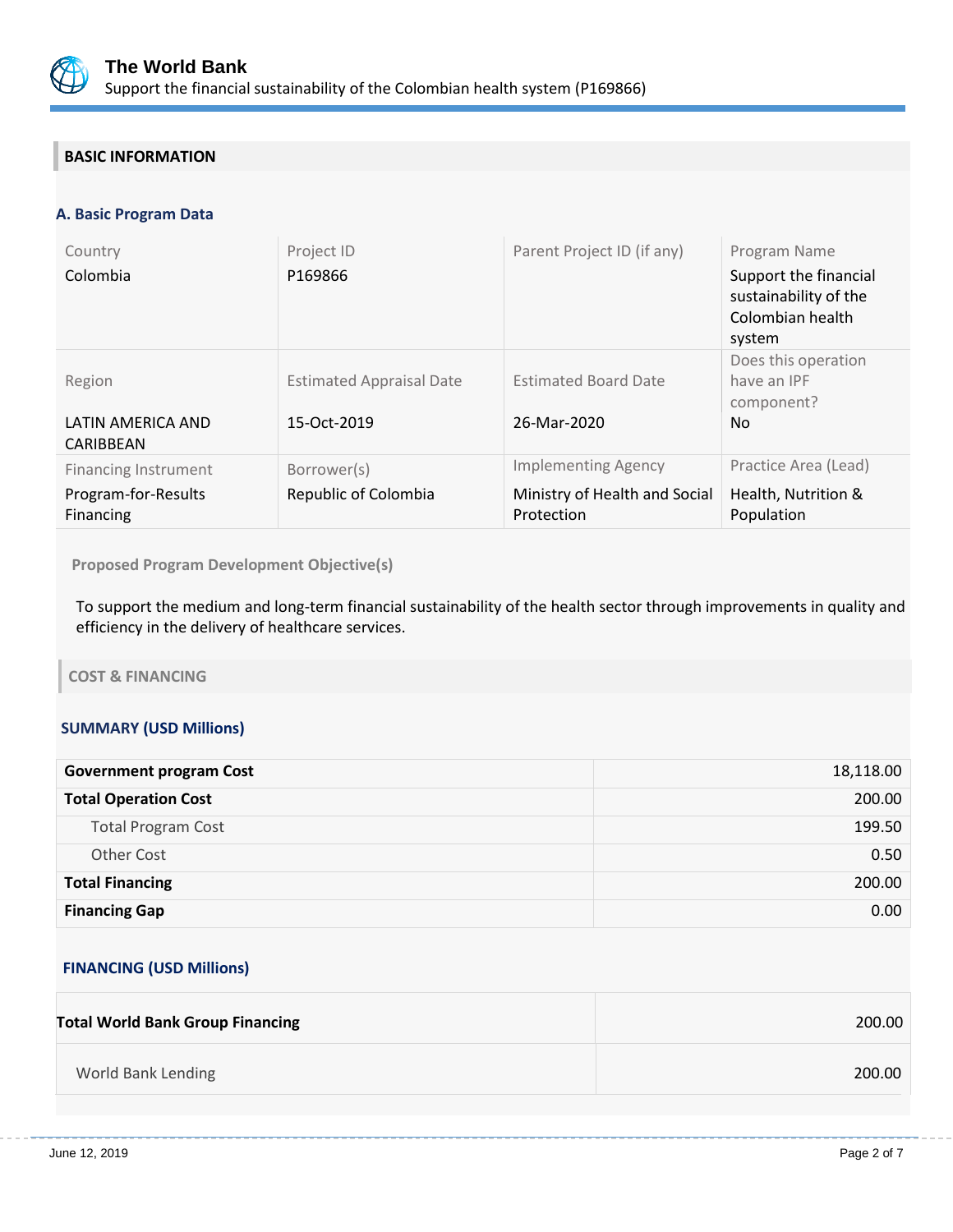

## **B. Introduction and Context**

## Country Context

Colombia's economic perspectives, while stable and solid in their fundamental variables, are strained by several factors that affect economic growth, such as the decline of oil prices, rising unemployment and a tight fiscal outlook. Recent tax reforms have not been sufficient to compensate adequately for the growth in public spending, leading to large fiscal deficits. Moreover, Colombia is currently affected by an unprecedented migration movement triggered by the economic, political and social crisis experienced by Venezuela. The migration crisis places a significant burden on Colombia's public finances and social services infrastructure. The country has shown important reductions in poverty, but still large gaps in terms of access to services and quality of care remain. Given its tropical geographic location, biodiversity and topography, Colombia is also particularly vulnerable to climate change.

## Sectoral (or multi-sectoral) and Institutional Context of the Program

The Colombian General System of Social Security in Health *(Sistema General de Seguridad Social en Salud, SGSSS)* provides almost universal insurance coverage and a significant level of financial protection to its beneficiaries and is regarded as one of the country's major social achievements of the last decades. Some of Colombia's main health outcomes show important progress in recent years, for example chronic malnutrition, adolescent pregnancy and vaccination coverage have shown significant improvements. In addition, the country has greatly expanded its vaccination program and has now one of the most comprehensive immunization programs in the region.

Despite the efforts made towards the expansion of insurance and service provision coverage, significant challenges remain. Colombia is experiencing a rapid increase in the prevalence of non-communicable diseases (NCDs), which have become the main causes of death and disability, as the country is entering the so-called epidemiological transition. Several challenges related to insufficient quality of care and the fragmentation of health care services at local level affect access, health outcomes and overall the financial sustainability of the sector. Additionally, the system's financial and economic outlooks have been strained by conjunctural elements such as the migration process and the demands imposed by the peace agreements. On the other hand, inefficiency and poor quality of care have affected public hospitals, which are vital to the provision of health care in remote areas of the country where geographic, financial and administrative barriers still impact access to such services. Another important driver of Colombia's health spending is pharmaceuticals and the introduction of new technologies, such as medical devices, that directly impact the way in which health services are delivered and organized. Additionally, the use of judicial claims has skyrocketed since 2000, particularly those related to health issues, with important consequences for the financial sustainability of the sector.

Finally, the country also shows gaps in availability and distribution of human resources for health, which is an important binding constraint for health sector reform.

## Relationship to CAS/CPF

The proposed Project is aligned with the WB Group Country Partnership Framework (CPF) for the Republic of Colombia FY16 – FY21 (Report No. 101552-CO), and the Colombia Performance and Learning Review (PLR) dated April 23, 2019 (Report No. 135458). The PLR is expected to be approved by the World Bank Board of Directors on May 21, 2019 and will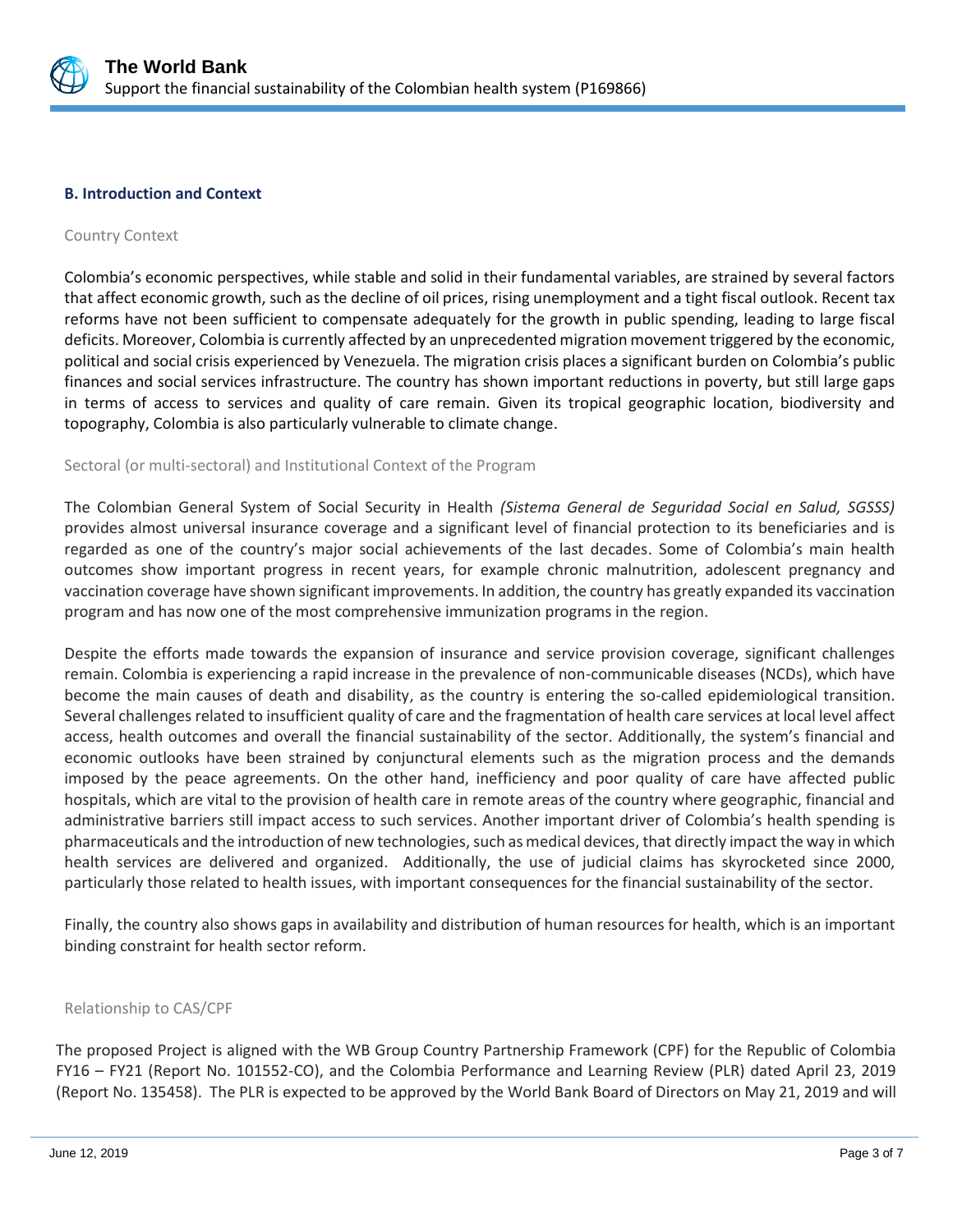

focus the WB support on three broad areas of intervention: territorial development; social inclusion; and supporting fiscal sustainability and productivity. In particular, the proposed Project would contribute to the CPF pillar 2 "enhance social inclusion and mobility through improved service delivery" by supporting the improvement in the quality of healthcare services and efficiency of the health sector (Pilar  $2 -$ Objective 3).<sup>1</sup>

# Rationale for Bank Engagement and Choice of Financing Instrument

The Ministry of Health and Social Protection (MSPS) has explicitly expressed interest in the use of a results-based operation and the Ministry of Finance expressed its strong interest in using the development and implementation of this operation as a learning opportunity for Colombia with the goal of using it in other sectors in the future. Both goals are shared by the National Planning Department (*Departamento Nacional de Planeación*, DNP). Because the instrument has not been used in Colombia, the team has had meetings with all three ministries to discuss the instrument's requirements, including procurement, financial management, as well as social and environmental safeguards issues.

The Program-for-Results (PforR) instrument is appropriate for the proposed operation since it will support a broader Government program. In addition, it should be noted that: (a) Colombia has sound institutions and procedures; (b) by linking disbursements to achievement of results that are tangible, transparent, and verifiable, the PforR can be an effective instrument to shift focus towards the achievement of results, rather than concentrating on issues related to the financing of inputs; (c) the use of the PforR instrument will ensure that priority is given to key goals of the Government, shielding them from political uncertainties; (d) the PforR instrument will also allow for improvements, as necessary, in the implementation of governments' own technical, fiduciary and safeguard systems; and (e) because the Government's program will also be supported by an operation financed by the Inter-American Development Bank (IDB), the PforR instrument will ensure complementarity between the two projects and thus maximize the value added of external financing including technical assistance.

# **C. Program Development Objective(s) (PDO) and PDO Level Results Indicators**

# Program Development Objective(s)

To support the medium and long-term financial sustainability of the health sector through improvements in quality and efficiency in the delivery of healthcare services.

PDO Level Results Indicators

The proposed Project would have three PDO indicators:

(i) For quality – Percentage of women with breast cancer detected in early stages (up to IIA) at the time of diagnosis; (ii) For efficiency – Performance index for public hospitals (composite performance index made of 17 indicators and endorsed by the MSPS); and

(iii) For financial sustainability – Cost savings from the introduction of pharmaceutical policies and interventions such as centralized purchases and price controls as a percentage of total pharmaceutical expenditure.

 $\overline{a}$ 

<sup>1</sup> World Bank. 2016. Colombia - Country partnership framework for the period FY16-21 (English). Washington, D.C.: World Bank Group. http://documents.worldbank.org/curated/en/940691468184792587/Colombia-Country-partnership-framework-for-the-period-FY16-21.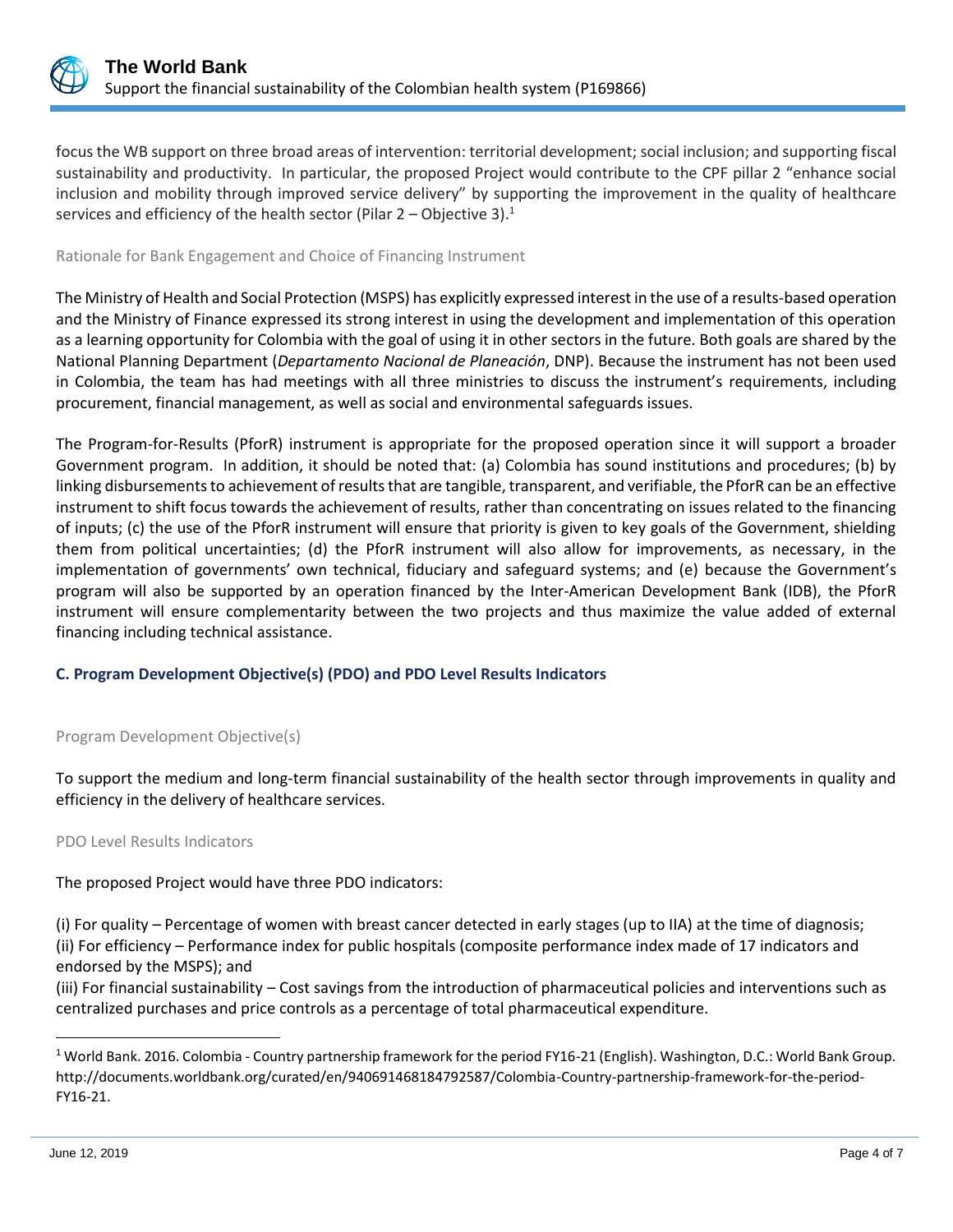

## **D. Program Description**

## PforR Program Boundary

The proposed operation intends to support the Government health program through the PforR financing instrument. The PforR instrument is appropriate for the proposed operation since it will support a broader Government program, which comprises the funding of the health insurance system. The Government concluded the proposal for the 4-year National Development Plan (PND), which is currently being discussed by the Congress, titled "Pact for Colombia, pact for equity". The proposed Plan is structured around 25 pacts, among structural pacts, cross-cutting pacts and productivity and equity pacts, including a specific pact for women. Each of the 25 pacts has several components or areas/lines of intervention with explicit targets and indicator. These targets are aligned with the Sustainable Development Goals. The DNP is responsible for monitoring the PND targets and for the verification of their achievements.

The proposed PforR will support the health sector Program in the 2018-2022 National Development Plan in three result areas: (i) improve the quality of health services; (ii) improve efficiency in the delivery of healthcare services; and (iii) increase the financial sustainability of the SGSSS. The three result areas are inter-related, as quality and equity are key variables of the financial sustainability of the system. In this sense, improving the quality in the provision of health services is a necessary condition for achieving financial sustainability.

Potential Disbursement-Linked Indicators (DLIs) are listed below:

- New PHC-focused model of care rolled out in priority health territories with incentives for early detection of breast and cervical cancer
- Healthcare professionals trained in continuous quality improvement and improvement collaboratives in place w/ focus on early detection of cancer
- First trench of Health Insurance Companies accredited
- National observatory of public hospitals created and key quality and efficiency performance indicators available publicly
- Pay for performance mechanisms piloted in priority public hospitals
- Interoperability standards developed and implemented so that relevant clinical information is shared in real time between healthcare providers
- UPC redesigned to incorporate better risk equalization and incentives for efficiency and quality
- Pre-judicial agreements model developed and rolled out in priority health territories
- Better regulatory and procurement mechanisms for medicines and medical devices developed and in use

## **E. Initial Environmental and Social Screening**

## **Environmental**

The proposed Project will support activities aimed at improving the quality, efficiency and financial sustainability of Colombia's health system. The support will not be provided directly to the institutions that deliver services and hospitals. This initiative does not involve any physical relocation, on-the-ground physical infrastructure creation or reform, nor any impact to natural habitats or biodiversity.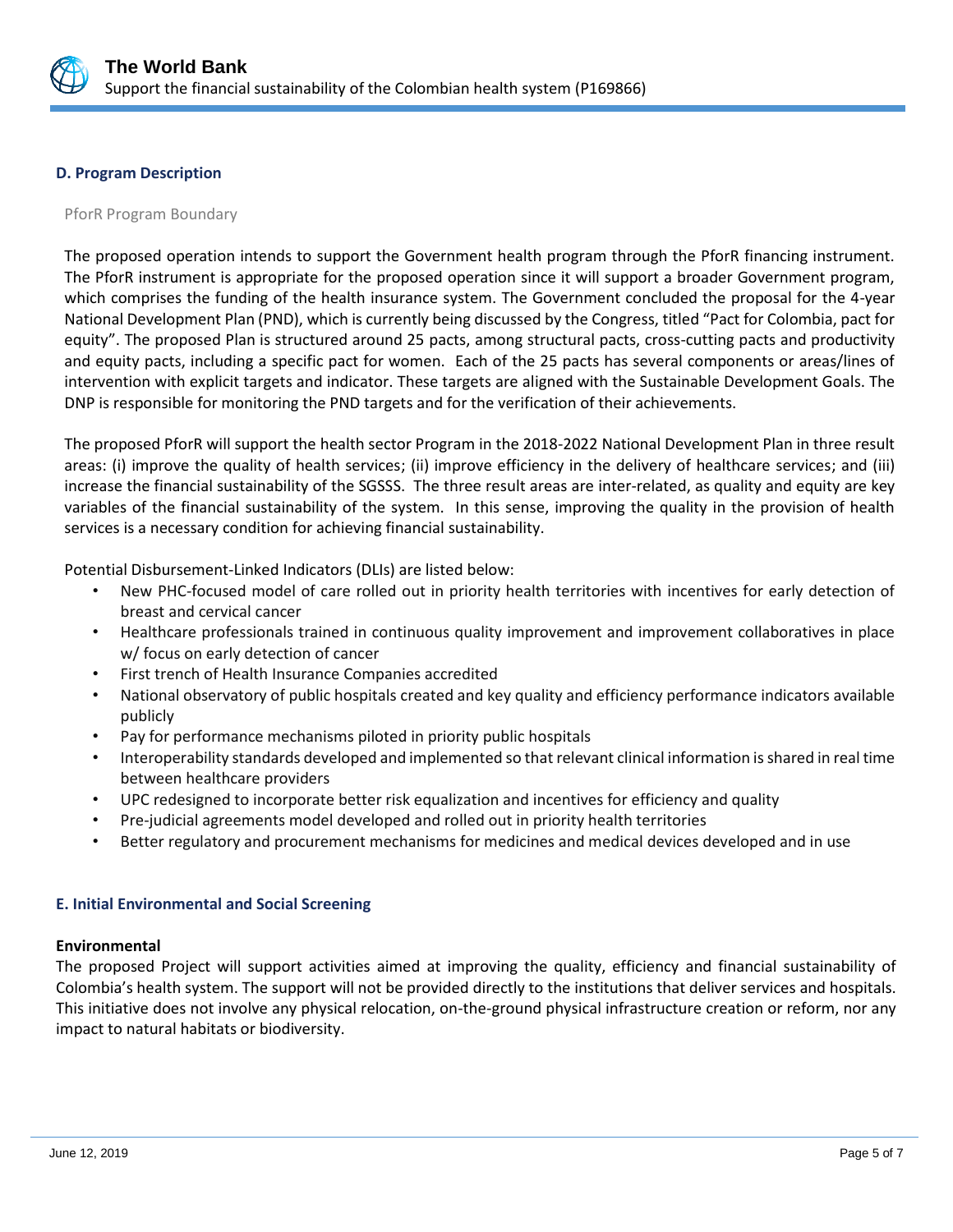

# **Social**

. .

Project support will not be delivered directly to the institutions that provide services and hospitals. No type of direct impact on the communities is foreseen, nor is any infrastructure construction contemplated.

In consultation with the Borrower, immediately after the PCN approval, ESSA will be launched, and a draft report will be consulted and disclosed prior to appraisal.

The environmental and Social risks are rated Moderate at the Concept stage and will be reassess at the Decision Stage.

# **CONTACT POINT**

# **World Bank**

| Name:         | Roberto F. Junes              |        |                              |
|---------------|-------------------------------|--------|------------------------------|
| Designation : | Sr Economist (Health)         | Role:  | Team Leader(ADM Responsible) |
| Telephone No: | 5220+33427/                   | Email: | riunes@worldbank.org         |
|               |                               |        |                              |
| Name:         | Jeremy Henri Maurice Veillard |        |                              |
| Designation : | Senior Health Specialist      | Role:  | Team Leader                  |
| Telephone No: | 5220+33866                    | Email: | jveillard@worldbank.org      |

# **Borrower/Client/Recipient**

| Borrower:     | Republic of Colombia |         |                                          |
|---------------|----------------------|---------|------------------------------------------|
| Contact :     | Alberto Carrasquilla | Title : | Minister of Finance and Public<br>Credit |
| Telephone No: | 5113811700           | Email:  | atencioncliente@minhacienda.gov.<br>co   |

# **Implementing Agencies**

| Implementing  | Ministry of Health and Social |         |                         |
|---------------|-------------------------------|---------|-------------------------|
| Agency :      | Protection                    |         |                         |
| Contact :     | Juan Pablo Uribe              | Title : | Minister                |
| Telephone No: | 573143827544                  | Email:  | pbernal@Minsalud.gov.co |